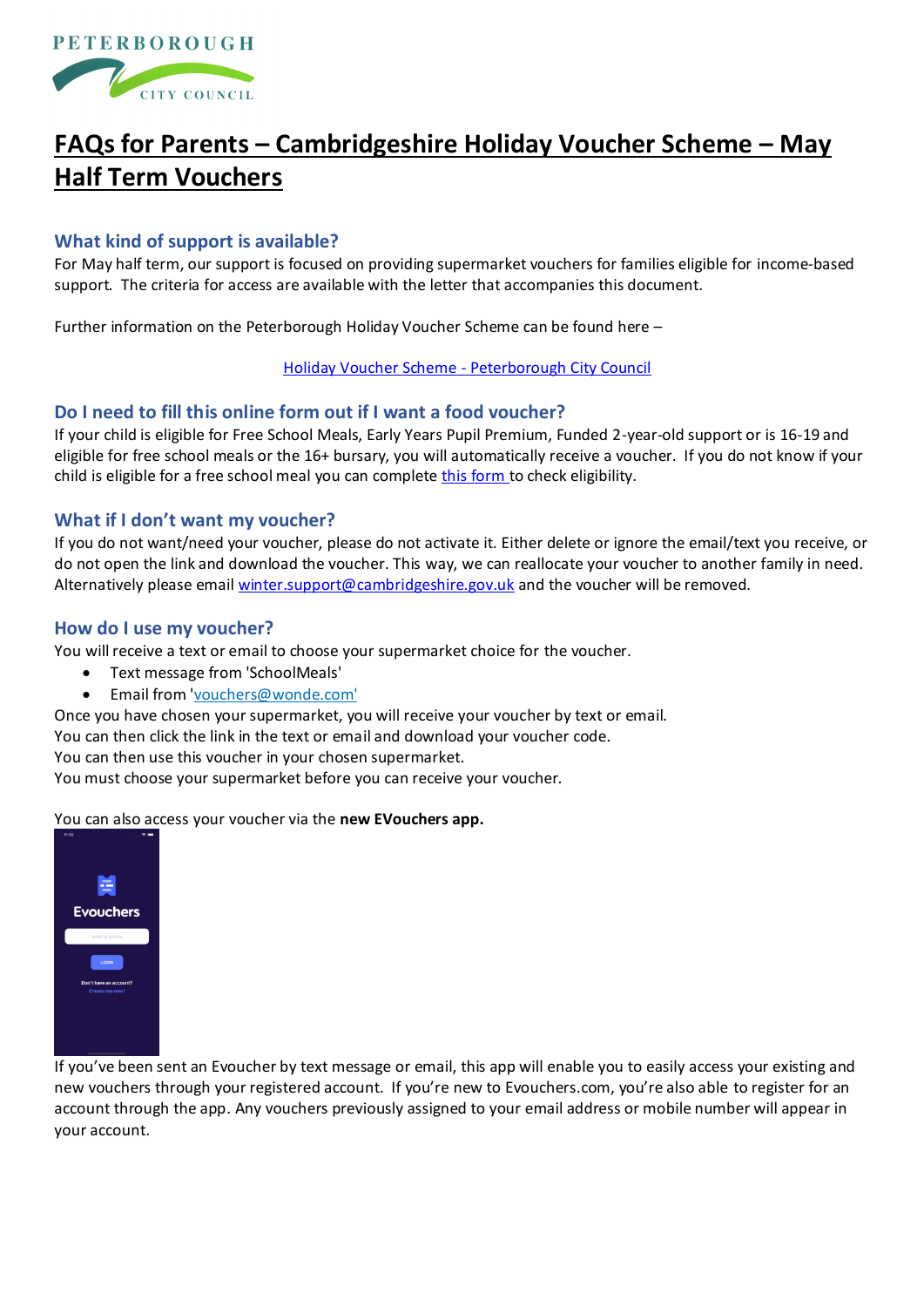

# **I have made my supermarket choice, but I'm yet to receive my voucher. There may be a number of reasons for this such as:**

- If you selected your supermarket choice after 12pm that day, your voucher will arrive the following day.
- You made your supermarket choice after 12pm on a Friday. You'll receive your voucher on Monday.

# **How long does it take for the voucher to be received?**

Most vouchers are received within 30 minutes after the retailer is selected. If you select Morrisons or Asda then the following timings apply:

- If selected before 1 pm, the voucher will be received that evening.
- If selected after 1 pm, the voucher will be received the following working day.

## **If I don't spend the whole voucher in one visit, can I keep it to use on my next shop?**

Yes, you can. If your shopping comes to more than the voucher total, you will need to pay the remaining balance using another method (i.e. debit card)

## **When will I get my voucher?**

The vouchers will be sent on the 27<sup>th</sup> May but may take a short time to arrive.

If you have not received your voucher by the 30<sup>th</sup> May, please contac[t winter.support@cambridgeshire.gov.uk](mailto:winter.support@cambridgeshire.gov.uk) . Please include in any correspondence the name of your child, their date of birth and the name of the school or early years setting they attend.

## **How long have I got to spend my voucher?**

You have until midday on the 8<sup>th</sup> July to select the supermarket and claim the voucher. If you don't claim by this point the voucher will be removed and re-allocated. Once claimed, each supermarket has different expiry dates but all last over a year.

## **I'm yet to receive a text or email to choose my supermarket choice.**

If you haven't received contact by the 30<sup>th</sup> May but feel you should have received a voucher, please contact [winter.support@cambridgeshire.gov.uk.](mailto:winter.support@cambridgeshire.gov.uk) Please include the name of your child / children and the name of the school or early years setting that attend. We will confirm whether you have received a voucher and how to access it. It may take up to 3 days to get a reply.

## **Where can I use my voucher?**

The following supermarkets will accept the voucher:

| <b>Retailer</b> | Can the voucher be used online? | When does it expire?          |
|-----------------|---------------------------------|-------------------------------|
| Asda            | Yes                             | 2 Years                       |
| Morrisons       | <b>No</b>                       | 1 Year                        |
| Aldi            | <b>No</b>                       | 5 Years                       |
| Tesco           | <b>No</b>                       | 5 Years                       |
| Sainsbury's     | Yes                             | 2 Years                       |
| Iceland         | <b>No</b>                       | 1 Year                        |
| Waitrose        | Yes                             | 2 Years                       |
| Farmfoods       | <b>No</b>                       | 2 Years                       |
| M&S             | Yes                             | 2 Years from last transaction |
| B&M             | <b>No</b>                       | 1 year                        |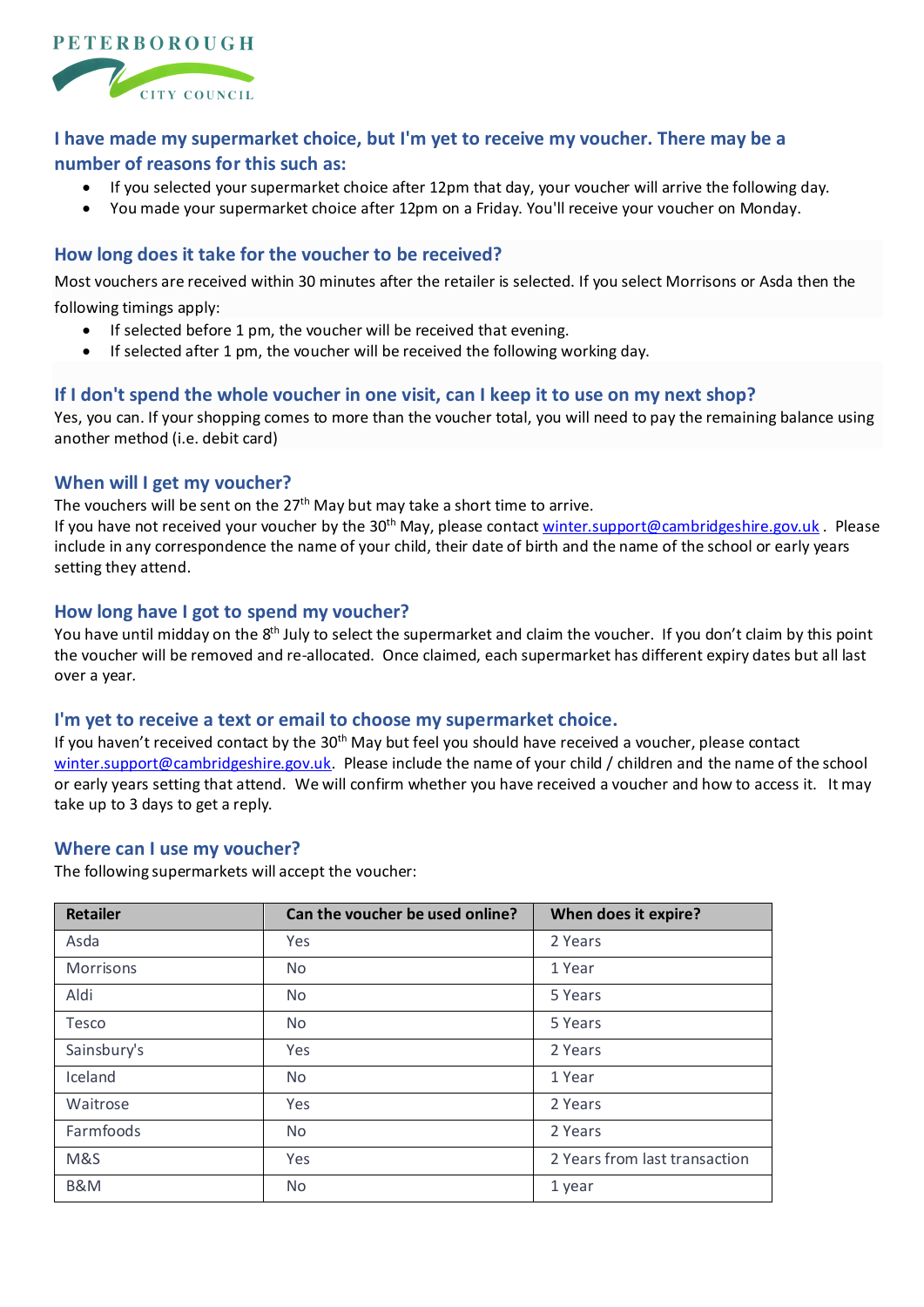

## **Can I use the voucher on my mobile phone?**

Yes, you can.

## **Are there any restrictions on what the vouchers can be used for?**

The restrictions for each supermarket are listed below:

- Asda: Cannot be used in Petrol stations or to purchase tobacco products, stamps, lottery or phone top-ups.
- Morrisons: Cannot be used for gift-card or lottery purchases.
- Aldi: Cannot be used for the purchasing of gift cards, lottery tickets, scratchcards (or related material), alcohol or anything through ALDI's website.
- Tesco: Cannot be used in petrol stations.
- Sainsbury's: Cannot be used in petrol stations, pharmacies, branded gift cards, scratch cards, LPG autogas, infant formula, tobacco and related products, BT phone cards, E top-up, savings stamps, postage stamps, National lottery products, online delivery charges, concession coffee shops and restaurants
- Iceland: Cannot be used for alcohol.
- Farmfoods: Cannot be used online.

## **What happens if I have multiple children at the same school?**

You will receive a voucher for each child separately.

### **How much money will be on my supermarket vouchers?**

You will receive £10 for May Half Term – this will come as one £10 voucher which will be sent on the 27<sup>th</sup> May.

## **Common issues with vouchers**

£0 Balance queries If the voucher is showing as a £0 balance, please contact the supermarket using the details below.

Gift-card not working

Check the gift-card has a balance. Often gift-cards do not work because the balance has already been spent. Please ensure the 'Gift-Card' option is selected at a self-checkout. You may also need to remind staff that they are giftcards and not vouchers.

If you have issues with any of the vouchers please contact the supermarket as they will be able to resolve the issue.

#### **TESCO**

*How to check the balance of a voucher* Balances can be checked by calling 03450 757 757 *Other queries* For all other enquiries please call 0800 505555

#### **MORRISONS**

*How to check the balance of a voucher* When first accessing the voucher it shows the opening balance, you then need to press 'check balance' which show an updated balance. *Other queries* If you have any queries about the voucher card please call 0344 3815042 or email [morrisonsgiftcardservice@bhnetwork.com](mailto:morrisonsgiftcardservice@bhnetwork.com)

#### **SAINSBURYS**

*How to check the balance of a voucher* Balances can be checked by calling 0800 636262 *Other queries* Contact Sainsbury's on 0800 636262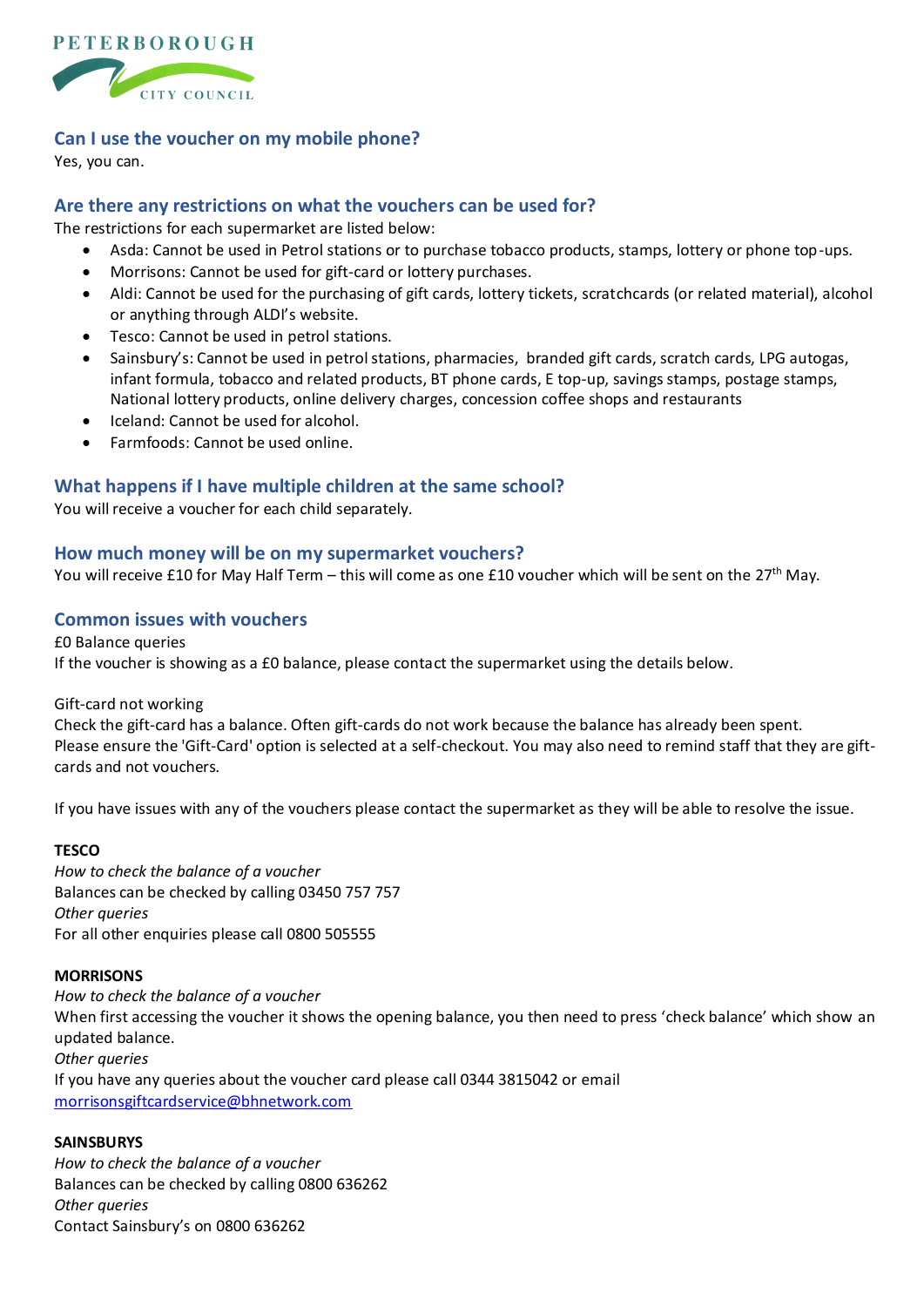

## **ASDA**

*How to check the balance of a voucher* Please use the online balance checker; https://cards.asda.com/ *Other queries* https://cards.asda.com/contactus or Phone: 0800 952 0101 *Disputing a spent voucher* School/parent will need to contact Asda directly on; 0800 952 0101 and select option 2.

Please note: Asda will only respond to Wonde regarding any gift-card queries. If you require more information about an Asda voucher, please email the gift-card number to [support@wonde.com](mailto:support@wonde.com) and we will forward this to Asda.

#### **ALDI**

*How to check the balance of a voucher* You can check the balance of ALDI Digital Gift Card at the checkout in-store. *Other queries* If you have any queries about the voucher please contact: vouchers@aldi.co.uk Please note that you will need to provide the full voucher code and inform them that the gift-card was purchased by Wonde.

### **ICELAND**

*How to check the balance of a voucher* Please follow the instructions on the link below;<https://www.love2shop.co.uk/balance> *Other Queries* <https://www.love2shop.co.uk/customer-support>

## **FARMFOODS**

#### *How to check the balance of a voucher*

You can check the balance of your voucher by going to any **Farmfoods checkout**. Alternatively, a voucher statement is printed at the bottom of your receipt after each transaction

#### *Other Queries*

Please contact them directly using their online [contact form](https://www.farmfoods.co.uk/contact-us.php)

#### **M&S**

# *How to check the balance of a voucher* Please use their online [balance checker](https://www.marksandspencer.com/MSGiftCardBalanceChecker) *Other Queries*

Please contact them directly on 0333 014 8000

#### **B&M**

*How to check the balance of a voucher* You can check out your balance at any checkout in store or by calling 0191 607 8281. *Other Queries* If you have any queries about the voucher please contact 0191 607 8281

#### **WAITROSE**

#### *How to check the balance of a voucher*

Please follow the instructions on the link: [Check Waitrose balance](https://wbiprod.storedvalue.com/wbisoa/lookupservlet?language=en&host=johnlewis.com) *Other Queries* If you have any queries about the voucher please contact 0330 123 0350

## **How can I get more help?**

Further details about other support in your local area can be found at the following links:

• [Peterborough City Council coronavirus information](https://www.peterborough.gov.uk/healthcare/public-health/coronavirus/household-support-fund)